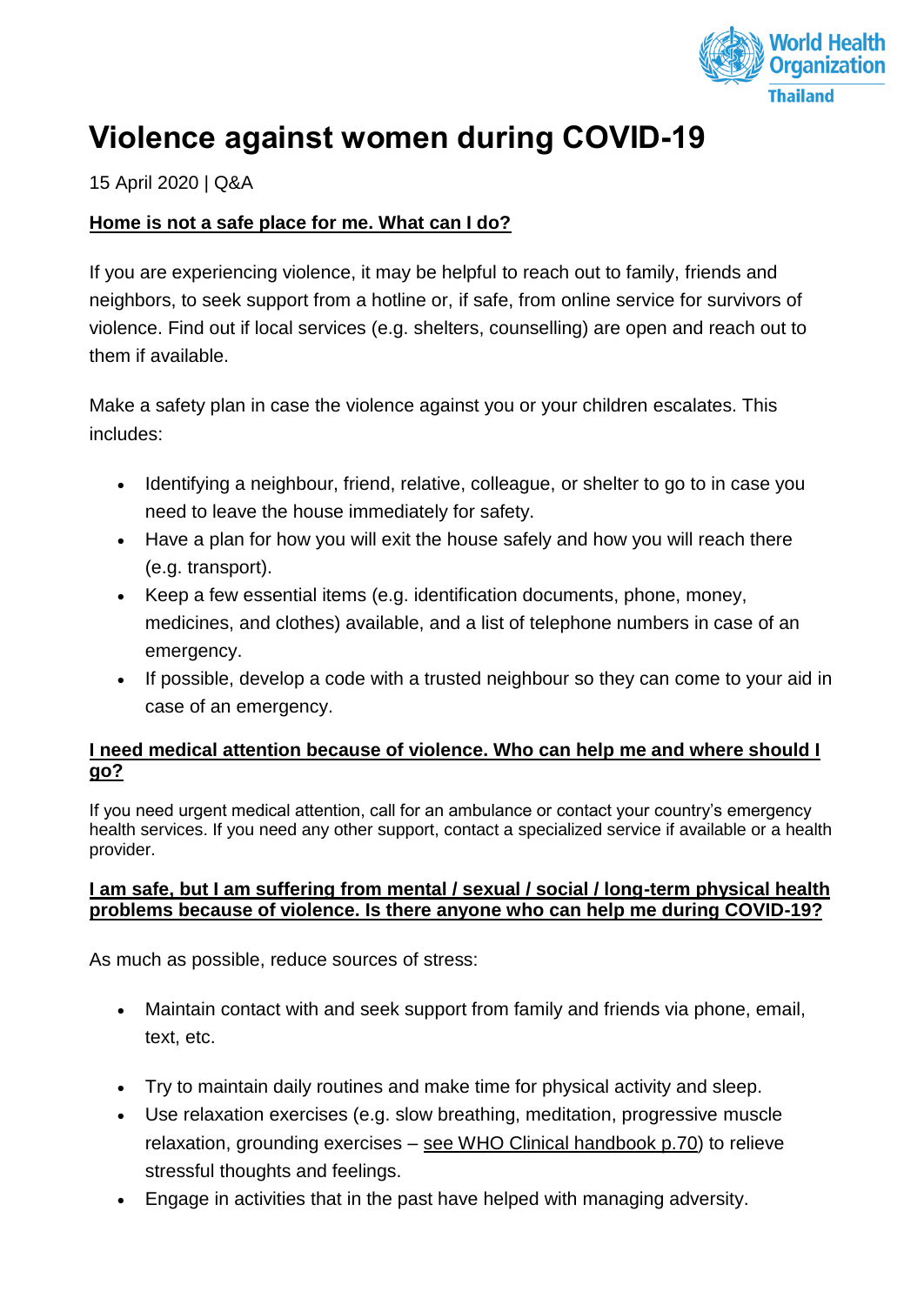• Seek information about COVID-19 from reliable sources and reduce the time spent consuming news (for example, 1-2 times per day, rather than every hour).

Seek care from a trained health provider for symptoms and conditions including injuries that need medical attention. Due to restrictions on movement, and pressure on health systems, it may be difficult to access healthcare in person at this time. In this case, find out what is available in your locality and seek alternatives, including information and support offered by phone or online.

If you are currently receiving healthcare and support for violence-related issues this could continue during COVID-19 – this could even be by phone or online if feasible and appropriate for your health needs.

## **[I am worried about someone I know. How can I help?](https://www.who.int/news-room/q-a-detail/violence-against-women-during-covid-19)**

If you know of, or are concerned about, someone in an abusive relationship there are some things you can do:

- Keep regularly in touch with the person to check that they are safe, ensuring that it is safe for them to be in touch with you. Assume that a perpetrator of violence can see, hear and or monitor communications, so find out how best to communicate with the person that you are concerned about. Send them an SMS or message via email or social media, in a way that is safe for them. Be discrete in connecting with them when the abuser is present in the home so that they are not placed at risk of additional harm. Check each time, as this may change.
- Find out what services for survivors of violence against women (e.g. shelters, hotlines, counselling services, women's organizations) are functioning during the COVID-19 pandemic and make this information available through your networks and social media. Only provide this information directly if you can do so discretely without the abuser finding out.
- If someone you know needs urgent help for whatever reason, be prepared to call emergency health services, the police, health centre, or hotline.

# **[I want to report an incidence of violence](https://www.who.int/news-room/q-a-detail/violence-against-women-during-covid-19) during COVID-19. What should I do?**

If you want to report an incidence of violence, you should follow your country's guidance on how to report violence and contact the service where you are most likely to get a survivor-centred response.

Some countries are making exceptions to movement restrictions for reporting of violence specifically. Remember that reporting may put you at risk, so ensure you have a safety plan in place.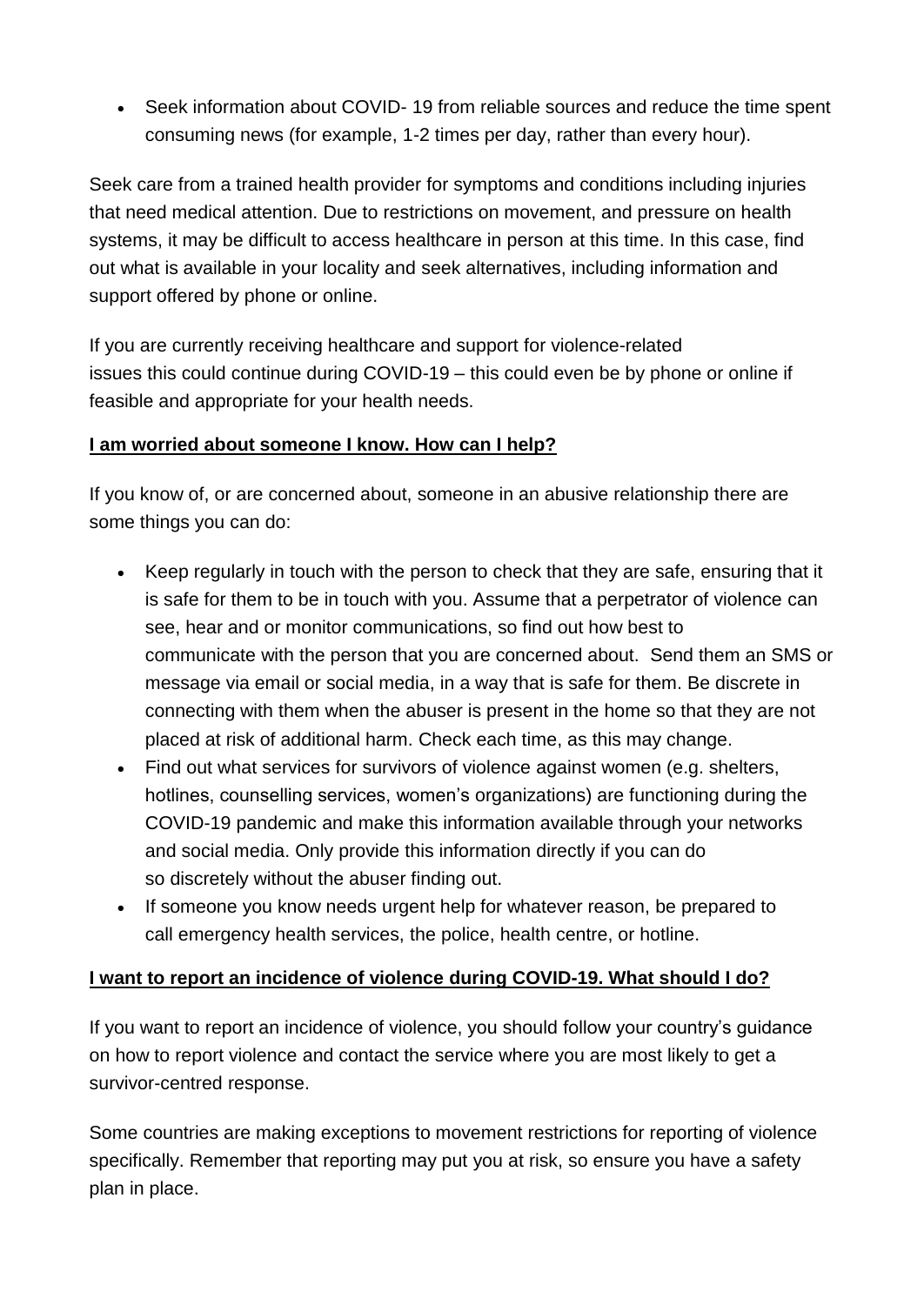You may find making a report mentally or emotionally difficult. Seek the support of friends, relations, neighbours or colleagues, or local support services for survivors of violence.

## **[I have harmed or am worried about harming or hurting my partner \(and children\)](https://www.who.int/news-room/q-a-detail/violence-against-women-during-covid-19)  [with my words or actions. How can I stop?](https://www.who.int/news-room/q-a-detail/violence-against-women-during-covid-19)**

- If you feel yourself getting angry or very annoyed, step away into another room if you can, or outside for a deep breath.
- Count to ten and breathe in and out until you feel calmer. Count down from 10, or do anything else that may help you stay calm.
- Talk to a trusted friend, relative, or religious leader and if necessary seek help from local health services or specialized services if available.
- Recognize that everyone in your family is experiencing stress during this time.
- Demonstrate kindness and patience in your words and actions.
- Eliminate or reduce your alcohol consumption as much as possible.

The current measures to address the COVID-19 pandemic, such as restrictions on movement, as well as financial instability caused by the crisis, are likely to add to your stress. This is normal, and you can control how you react. Take measures to ensure you manage your stress in a way that is respectful and safe to you and your family. Try to be kind to yourself, your partner, children and anyone else in the family.

# **[I am a health worker. How can I help women survivors of violence during COVID-](https://www.who.int/news-room/q-a-detail/violence-against-women-during-covid-19)[19?](https://www.who.int/news-room/q-a-detail/violence-against-women-during-covid-19)**

As a health worker, there are things you can do to help mitigate the impacts of violence on women and children at any time, including during the COVID-19 pandemic.

Whilst your time and resources may be stretched during this health emergency, you have a duty of care to women who may seek help from you – often to address physical and mental hurt caused by violence.

You may need to adjust how you deliver services, if face-to-face care is not possible. Depending on your resources consider mobile phone, WhatsApp or other communication channels to deliver support, always ensuring you can do this in a way that is safe for the survivor. Communicate openly with women about any changes in service delivery.

If a woman with suspected or confirmed COVID-19 seeks your care because of violence, your response should be the same as for any other survivor. You should however ensure that you are protected from infection, by maintaining distance where possible, wearing protective clothing, practicing respiratory hygiene, and washing hands and surfaces with soap and water regularly and after touching, to avoid infection.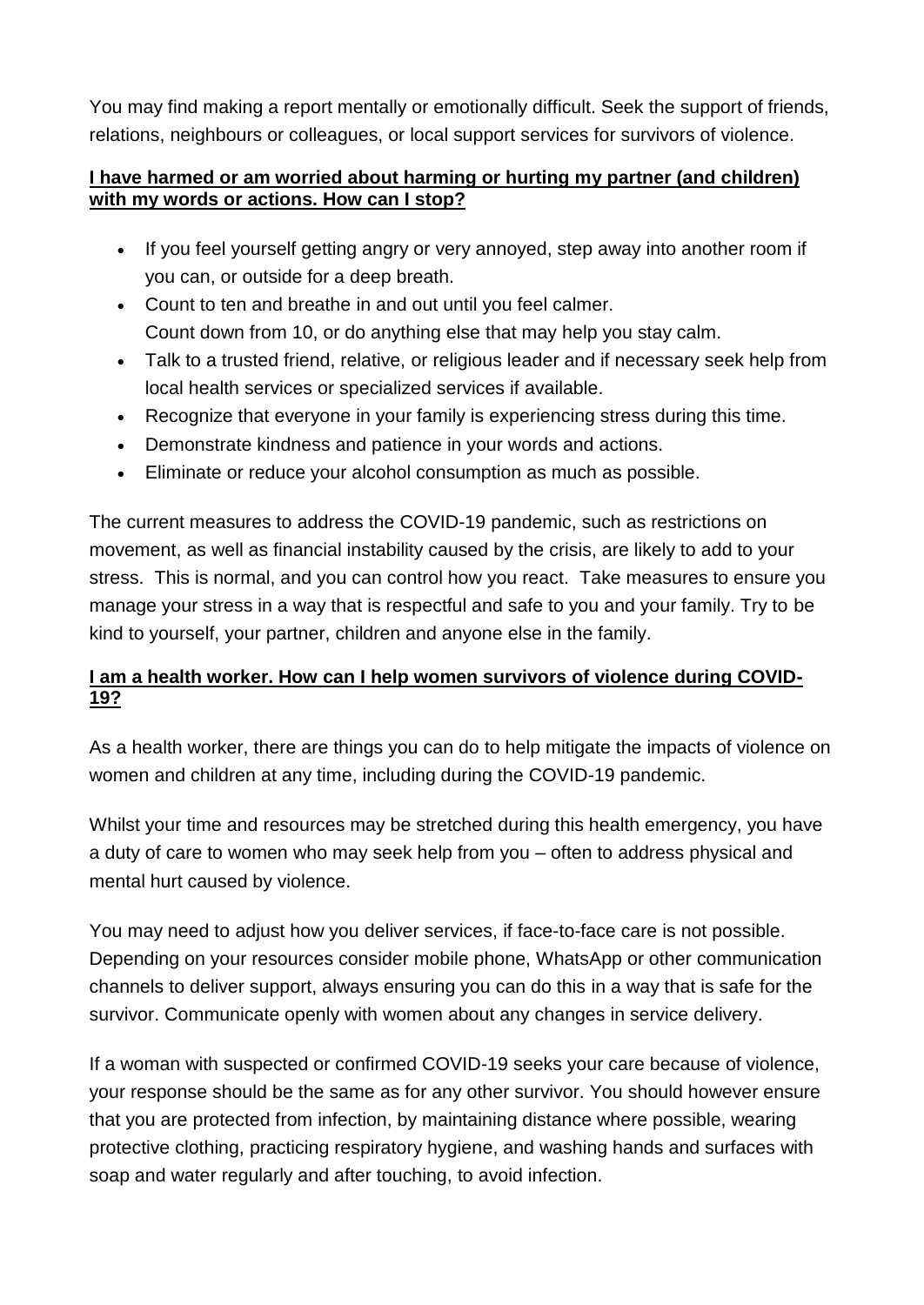In any circumstances, including during the COVID-19 pandemic, health workers should provide first-line support, using the LIVES approach to help women survivors of violence:

**L**isten closely, with empathy and no judgement

**I**nquire about women's needs and concerns

**V**alidate women's experiences. Show you believe and understand.

**E**nhance their safety.

**S**upport women to connect with additional services.

#### **[I run a health facility. What can I do to support women survivors of violence during](https://www.who.int/news-room/q-a-detail/violence-against-women-during-covid-19)  [COVID-19?](https://www.who.int/news-room/q-a-detail/violence-against-women-during-covid-19)**

- Identify information on local services for survivors, including on hotlines, shelters, rape crisis centers, and counselling.
- Find out opening hours, contact details and whether these services can be offered remotely, and establish referral linkages.
- Make these available to health care providers and easily accessible to patients/clients coming to your facility.
- Support the health care providers in your facility to continue to support women survivors of violence during this time.
- Be prepared to shift rapidly to providing care through alternative ways, by creating effective response plans; for example, by ensuring frontline healthcare workers have phones and can charge them.
- Ensure there is a protocol in place to ensure continued safe document storage in case of sudden lockdown.
- Inform survivors of ways they can protect themselves, and provide small credit card-size cards listing relevant phone numbers for support

## **[I am a policy maker. What can I do to prevent and address violence against women](https://www.who.int/news-room/q-a-detail/violence-against-women-during-covid-19)  [during COVID-19?](https://www.who.int/news-room/q-a-detail/violence-against-women-during-covid-19)**

- When making preparedness and response plans for the COVID-19 pandemic, include essential services for violence against women.
- Allocate adequate resources for services for survivors and identify ways to make them accessible – particularly in the context of measures to restrict people's movement.
- Explore the use of telemedicine, digital health, or mhealth to enhance access to support and services for survivors, while ensuring this is safe for them.
- Explore alternative shelters for women who may require this.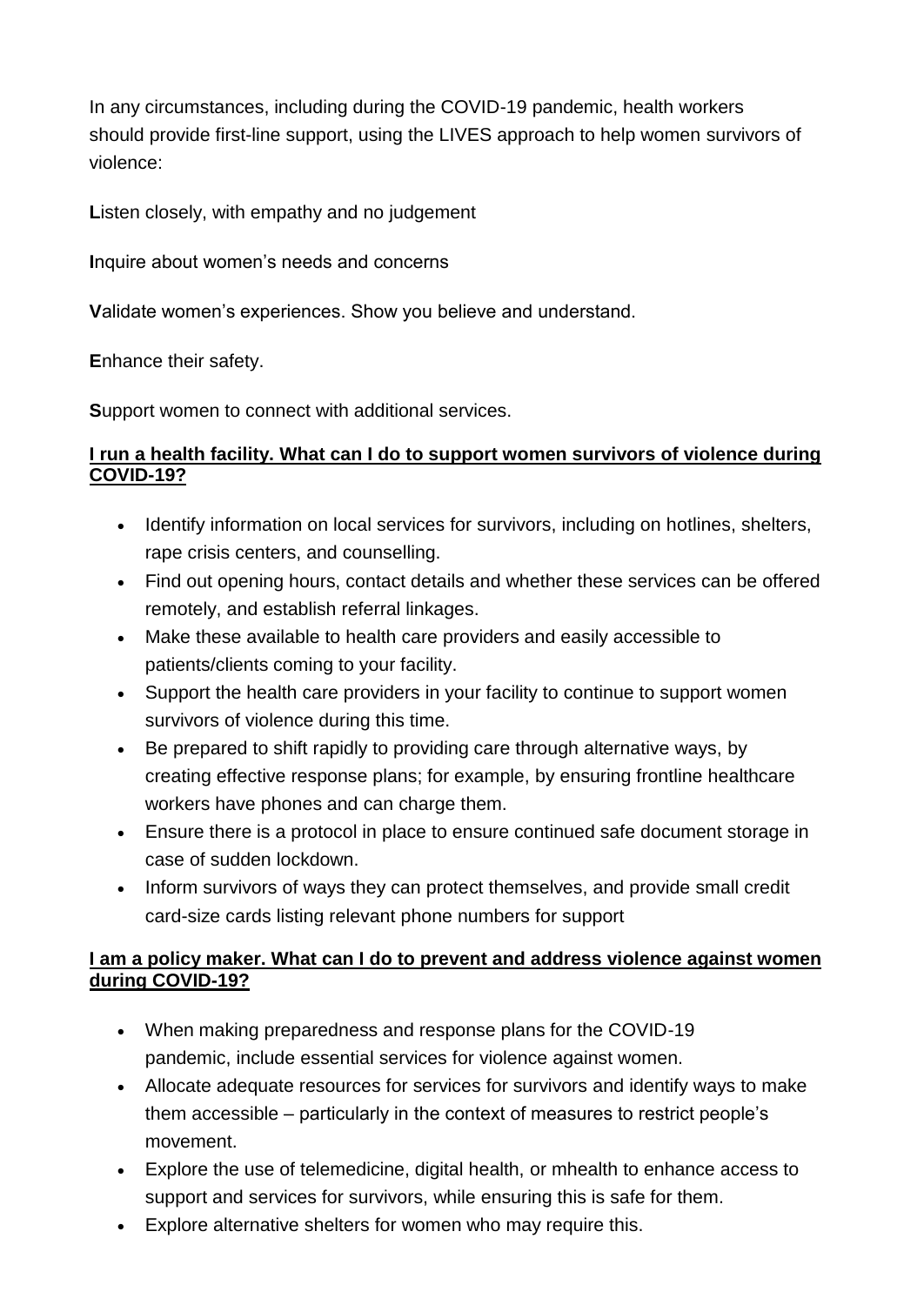• Ensure that lockdown measures do not penalize women for seeking support when experiencing violence, such as by going to the police or hospital to report violence.

## **[Has violence against women increased since the beginning of the COVID-19](https://www.who.int/news-room/q-a-detail/violence-against-women-during-covid-19)  [pandemic?](https://www.who.int/news-room/q-a-detail/violence-against-women-during-covid-19)**

Violence against women is highly prevalent, and intimate partner violence is the most common form of violence. During health emergencies, such as the COVID-19 pandemic, violence against women tends to increase.

Whilst data are scarce, reports from across the world, including China, the United Kingdom, the United States of America, and other countries suggest a significant increase in domestic violence cases related to the COVID-19 pandemic. Reports from other countries suggest a reduction in survivors seeking services due to a combination of lockdown measures and not wanting to attend health services for fear of infection.

# **[How does COVID-19 increase risks of violence for women?](https://www.who.int/news-room/q-a-detail/violence-against-women-during-covid-19)**

Stress, the disruption of social and protective networks, loss of income and decreased access to services all can exacerbate the risk of violence for women.

In many countries, where people are encouraged or required to stay at home, the risk of intimate partner violence is likely to increase. Please see the following resource for more detail: [https://www.who.int/reproductivehealth/publications/emergencies/COVID-19-VAW](https://www.who.int/reproductivehealth/publications/emergencies/COVID-19-VAW-full-text.pdf)[full-text.pdf](https://www.who.int/reproductivehealth/publications/emergencies/COVID-19-VAW-full-text.pdf)

In addition, access to sexual and reproductive health services will likely become more limited. Other services, such as hotlines, crisis centers, shelters, legal aid, and protection services, may also be reduced, making it difficult for women to access the few sources of help that would usually be available.

#### **[Who is most vulnerable?](https://www.who.int/news-room/q-a-detail/violence-against-women-during-covid-19)**

Women who are displaced, who are migrants or refugees, and those living in conflict-affected areas, older women and women with disabilities are particularly at risk of violence and are likely to be disproportionately affected by violence during COVID-19.

# **[Why should I care about violence against](https://www.who.int/news-room/q-a-detail/violence-against-women-during-covid-19) women during COVID-19?**

Violence against women is a grave violation of women's human rights, no matter when, where, or how it takes place. There are many forms of violence against women, which have many potential negative health consequences for women and their children.

Violence against women can result in injuries and serious physical, mental, sexual and reproductive health problems, including sexually transmitted infections, HIV, and unplanned pregnancies. In extreme cases, violence against women can result in death.